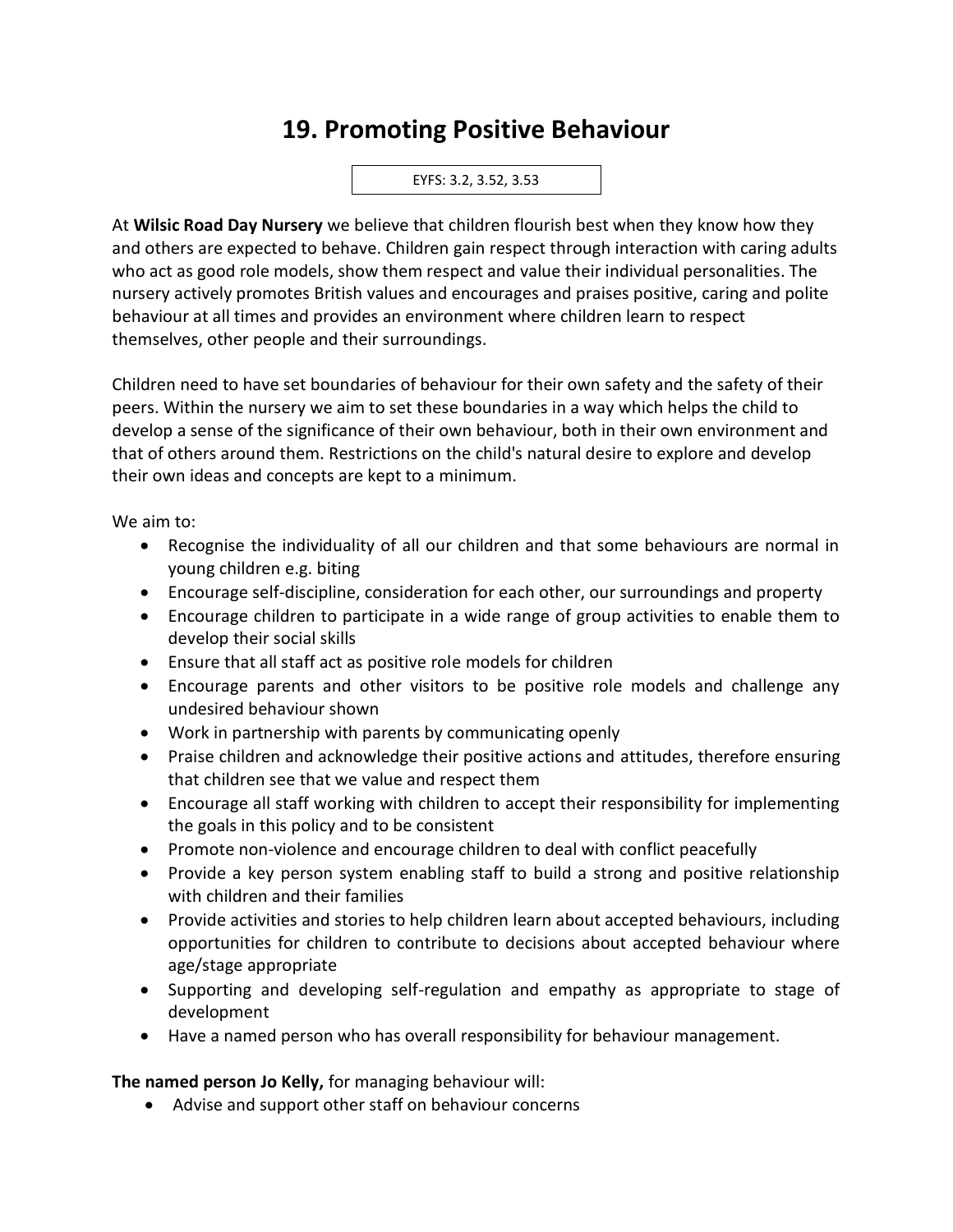- Along with each room leader will keep up to date with legislation and research relating to behaviour
- Support changes to policies and procedures in the nursery
- Access relevant sources of expertise where required and act as a central information source for all involved
- Attend regular external training events, and ensure all staff attend relevant in-house or external training for behaviour management. Keep a record of staff attendance at this training.

Our nursery rules are concerned with safety, care and respect for each other. We keep the rules to a minimum and ensure that these are age and stage appropriate. We regularly involve children in the process of setting rules to encourage cooperation and participation and ensure children gain understanding of the expectations of behaviour relevant to them as a unique child.

Children who behave inappropriately, for example, by physically abusing another child or adult e.g. biting, or through verbal bullying, are helped to talk through their actions and apologise where appropriate. We make sure that the child who has been upset is comforted and the adult will confirm that the other child's behaviour is not acceptable. We always acknowledge when a child is feeling angry or upset and that it is the behaviour that is not acceptable, not the child.

## **When children behave in unacceptable ways:**

- We never use or threaten to use physical punishment/corporal punishment such as smacking or shaking
- We only use physical intervention for the purpose of averting immediate danger or personal injury to any person (including the child) or to manage a child's behaviour if absolutely necessary. We keep a record of any occasions where physical intervention is used and inform parents on the same day, or as reasonably practicable
- We recognise that there may be times where children may have regular occasions where they lose control and may need individual techniques to restrain them. This will only be carried out by staff who have been appropriately trained to do so. Any restraints will only be done following recommended guidance and training and only with a signed agreement from parents on when to use it. We will complete an incident form following any restraints used and notify the parents
- We do not single out children or humiliate them in any way. Where children use unacceptable behaviour they will, wherever possible, be re-directed to alternative activities. Discussions with children will take place as to why their behaviour was not acceptable, respecting their level of understanding and maturity
- Staff will not raise their voices (other than to keep children safe)
- In any case of misbehaviour, we always make it clear to the child or children in question, that it is the behaviour and not the child that is unwelcome
- We decide how to handle a particular type of behaviour depending on the child's age, level of development and the circumstances surrounding the behaviour. This may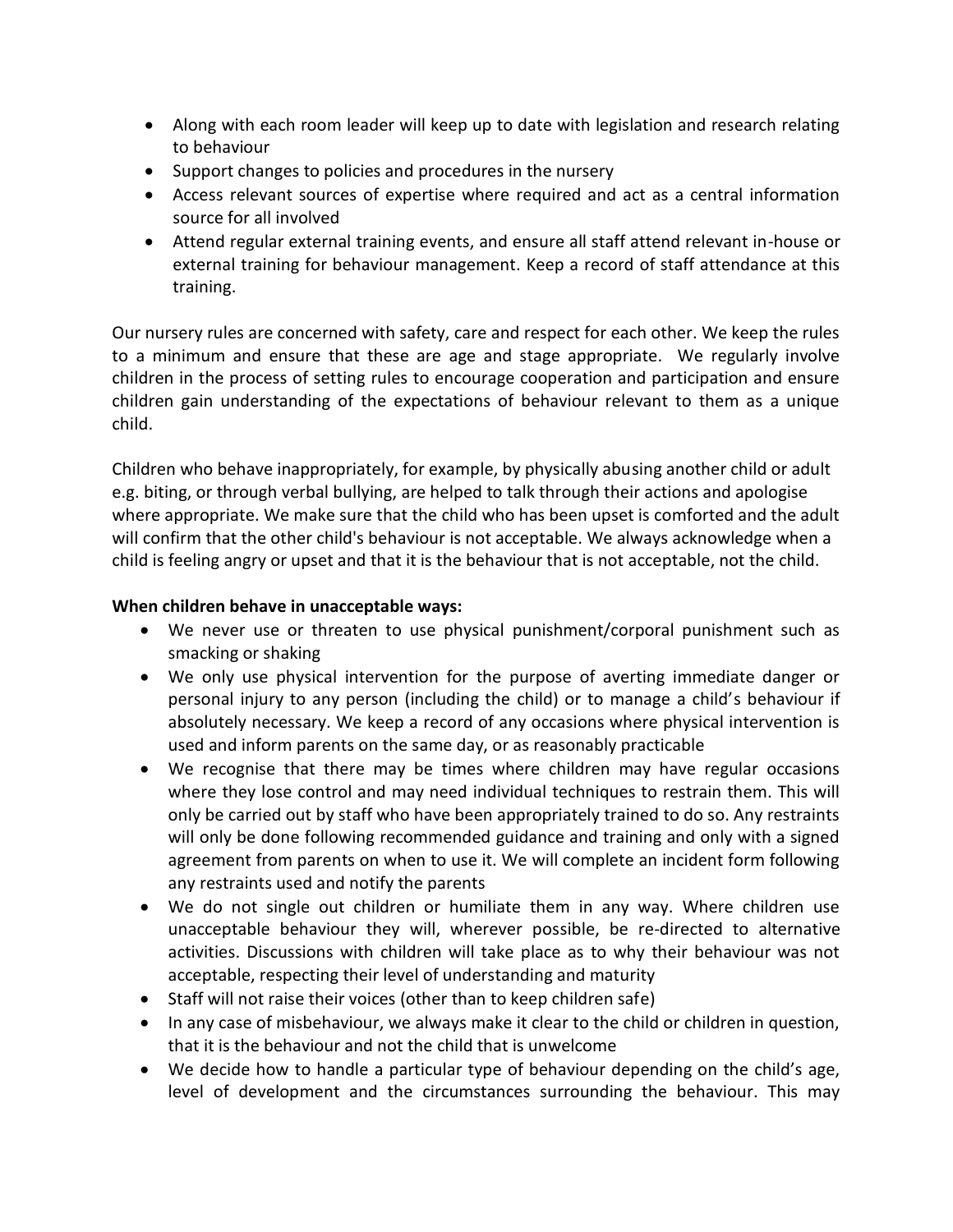involve asking the child to talk and think about what he/she has done. All staff support children in developing empathy and children will only be asked to apologise if they have developed strong empathy skills and have a good understanding of why saying sorry is appropriate

- We help staff to reflect on their own responses towards behaviours that challenge to ensure that their reactions are appropriate
- We inform parents if their child's behaviour is unkind to others or if their child has been upset. In all cases we deal with behaviour that challenges in nursery at the time. We may ask parents to meet with staff to discuss their child's behaviour, so that if there are any difficulties we can work together to ensure consistency between their home and the nursery. In some cases we may request additional advice and support from other professionals, such as an educational psychologist
- We support children in developing non-aggressive strategies to enable them to express their feelings
- We keep confidential records on any behaviour that challenges that has taken place. We inform parents and ask them to read and sign any incidents concerning their child
- We support all children to develop positive behaviour, and we make every effort to provide for their individual needs
- Through partnership with parents and formal observations, we make every effort to identify any behavioural concerns and the causes of that behaviour. From these observations and discussions, we will implement an individual behaviour modification plan where a child's behaviour involves aggressive actions towards other children and staff, for example hitting, kicking etc. The manager will complete risk assessments identifying any potential triggers or warning signs ensuring other children's and staff's safety at all times. In these instances we may remove a child from an area until they have calmed down.

## **Anti-bullying**

Bullying takes many forms. It can be physical, verbal or emotional, but it is always a repeated behaviour that makes other people feel uncomfortable or threatened. We acknowledge that any form of bullying is unacceptable and will be dealt with immediately while recognising that physical aggression is part of children's development in their early years.

We recognise that children need their own time and space and that it is not always appropriate to expect a child to share. We believe it is important to acknowledge each child's feelings and to help them understand how others might be feeling.

We encourage children to recognise that bullying, fighting, hurting and discriminatory comments are not acceptable behaviour. We want children to recognise that certain actions are right and that others are wrong.

At our nursery, staff follow the procedure below to enable them to deal with behaviour that challenges: